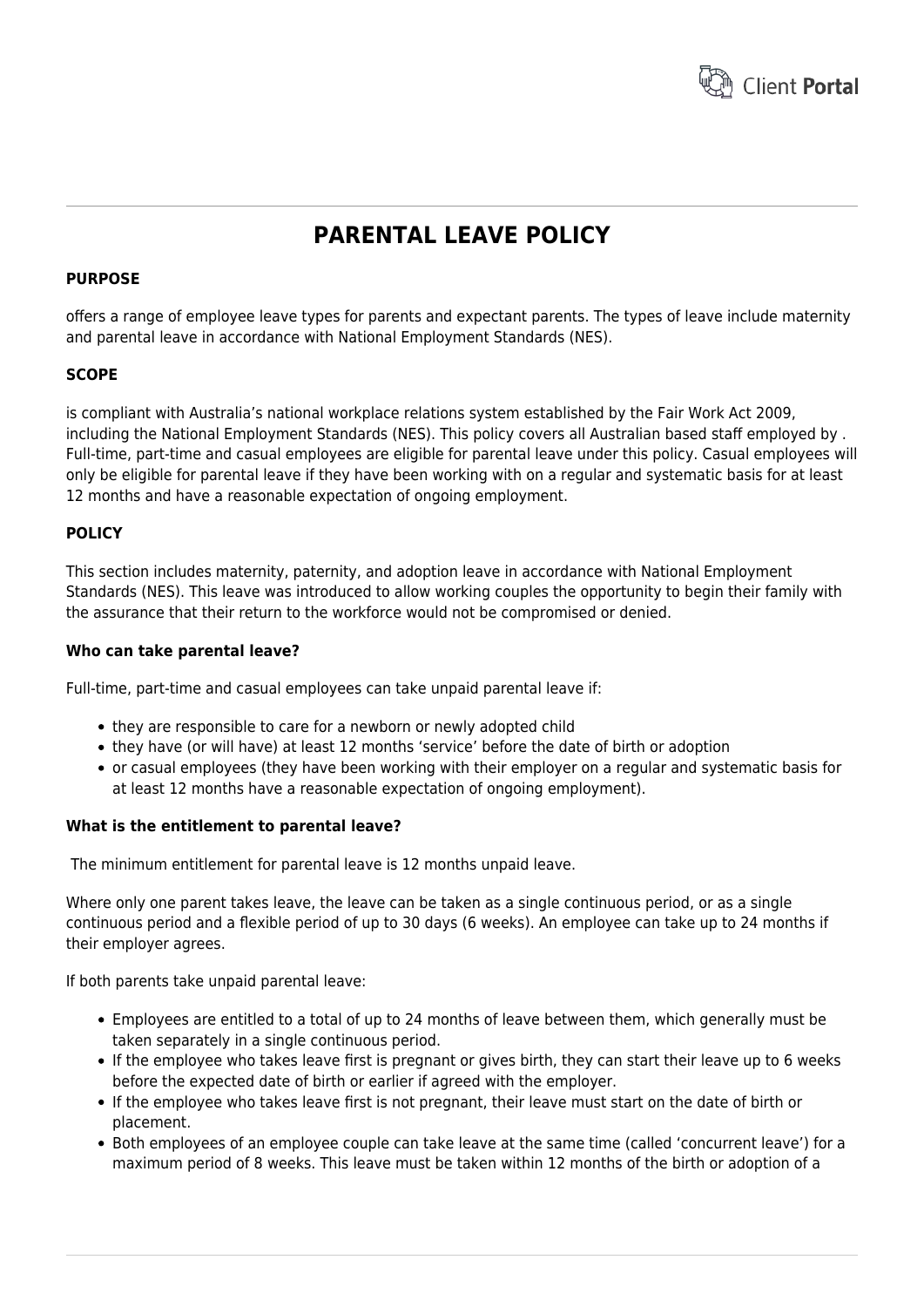

child.

- The concurrent leave can be taken in separate periods. Each period must be at least 2 weeks unless the employer agrees to a shorter period.
- Concurrent leave counts as part of an employee's overall unpaid parental leave and is deducted from their overall entitlement of 12 months of leave.
- Each eligible member of a couple can take a separate period of up to 12 months of unpaid parental leave. The combined leave cannot be for more than 24 months.

# **How to apply for Parental Leave?**

To take unpaid parental leave, employees have to provide written notice. The notice has to:

- be given to at least 10 weeks before they plan to start leave, or, if they can't give 10 weeks' notice, as soon as possible
- include the dates they plan to start and end their parental leave

The employee must confirm the leave dates at least 4 weeks before their leave is due to start (unless it is not possible). If an employee needs to make any changes to their leave dates, they advise rimfire as soon as possible.

 are within their right to ask the employee for evidence of the expected date of birth or adoption. Evidence includes a medical certificate or statutory declaration. Employees must meet these requirements to take parental leave under the National Employment Standards.

# **Paid parental leave**

Employees may be entitled to paid parental leave on top of their unpaid leave entitlements. Please contact the Family Assistance Office to check your eligibility of the Paid Parental Leave Scheme.

# **Australian Government Paid Parental Leave scheme**

The Australian Government Paid Parental Leave scheme is for working parents of children born or adopted on or after 1 January 2011. The scheme provides 60 days Parental Leave Pay plus 30 days Flexible Paid Parental Leave Pay at th[e National Minimum Wage](http://www.fairwork.gov.au/pay/national-minimum-wage/pages/default.aspx). This applies to eligible primary carers of newborn or adopted children. The payments are made by the Government to , who will then pay it to the employee.

The payments can be paid before, after, or at the same time as existing entitlements such as annual leave, long service leave and employer-funded paid parental leave. Please visit the Human Services- Paid parental Leave Scheme website or call their Family and Parents line on 136 150 for eligibility information and/or to make a claim.

# **Dad and Partner Pay**

Eligible working dads and partners (including same-sex partners) get 2 weeks leave paid at the National Minimum Wage. These payments are made directly to the employee by the Australian Government once their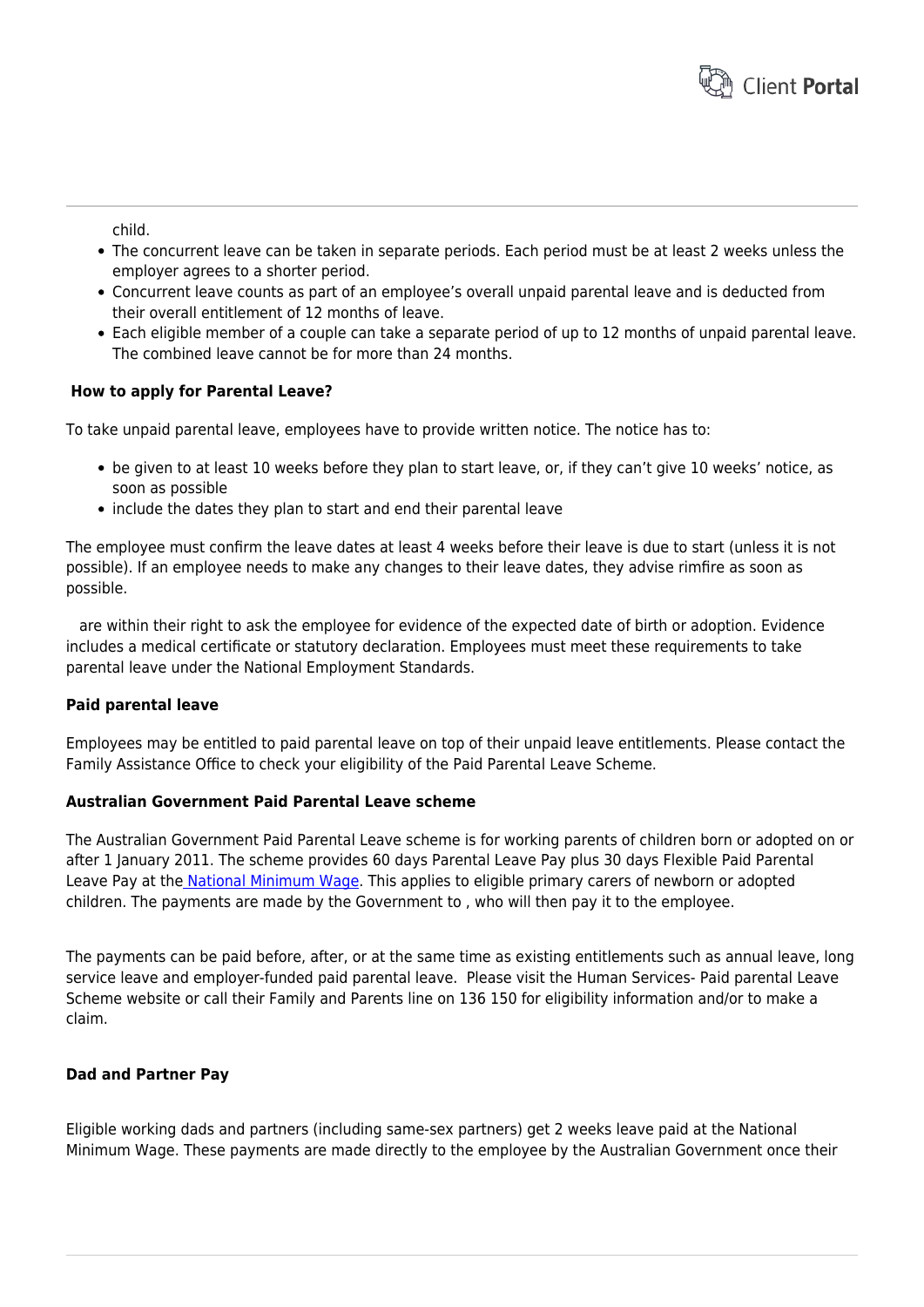

claim has been finalised.

Visit the Human Services– Dad and Partner Pay website or call their Family and Parents line on 136 150 for eligibility information and to make a claim.

# **Other leave and parental leave**

The Sex Discrimination and Fair Work (Respect at Work) Amendment Act 2021 provides up to two days compassionate leave if an employee, or an employee's spouse or de facto partner, has a miscarriage. Miscarriage is defined as the spontaneous loss of the embryo or fetus before 20 weeks gestation.

Employees are eligible for up to two days paid compassionate leave if they miscarry, or their spouse or de facto partner miscarries.

Compassionate leave for casual employees will be unpaid, in line with the Fair Work Act 2009.

Annual leave and personal (sick) leave does not accumulate for Full Time and Part Time employees when they are on unpaid parental leave, however employees do not lose any leave that they built up before taking parental leave.

This does not include the Australian Government Paid Parental Leave scheme – employees do not accumulate paid leave while they are receiving these payments.

#### **Can employees use annual leave or personal leave while on unpaid parental leave?**

Employees can choose to use their annual leave when they are on parental leave. If an employee takes annual leave, it is taken at the same time as the unpaid parental leave and is capped at 12 months. Employees can't use personal leave while they're on unpaid parental leave.

#### **Does unpaid parental leave affect continuous service?**

Unpaid parental leave doesn't break an employee's continuity of service. Though unpaid parental leave doesn't count as service for other entitlements under the National Employment Standards, such as paid annual leave or paid personal leave. This means that the employee is still considered to be employed with for the time they take unpaid parental leave but they don't accumulate leave entitlements during this time.

#### **Staying connected during leave**

Employees who are being paid under the [Australian Government Paid Parental Leave Scheme](http://www.fairwork.gov.au/leave/parental-leave/pages/paid-parental-leave.aspx) can use keeping in touch days. This means that they can come to work for up to 10 days during their parental leave, without it affecting their unpaid parental leave entitlements. An employee is entitled to be paid their normal wage for the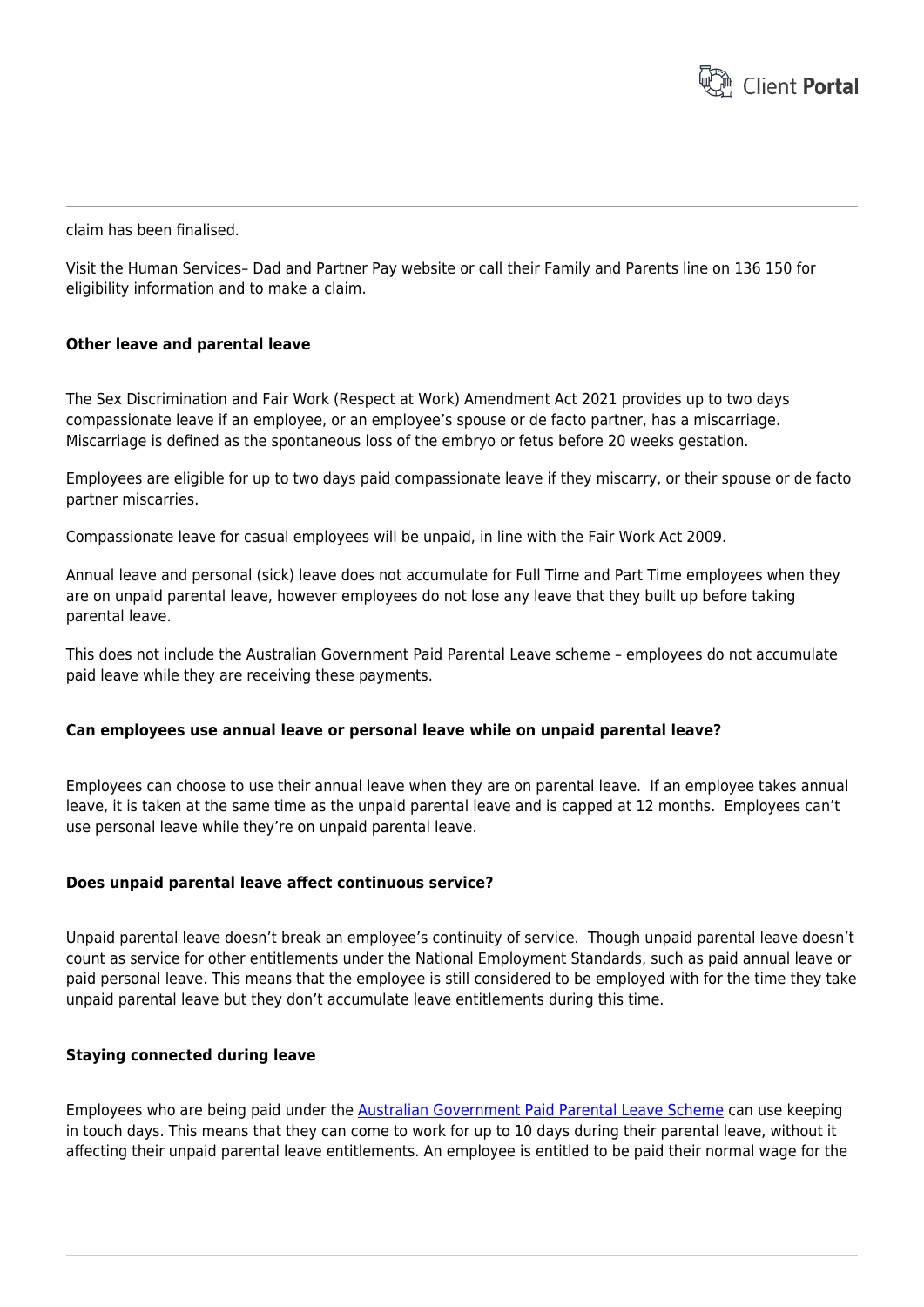

day's (or part day's) work. The employee can work these days 1 at a time or all together.

Staying connected days must be at least 42 days after the birth of the child and can only be earlier if an employee requests it. If an employee requests a keeping in touch day earlier, it cannot be earlier then 14 days after the birth.

If an employee would like to use a keeping in touch day they first need to speak with their manager to make the necessary arrangements/approval.

# **Extending leave beyond the initial 12 months**

An employee can request to extend the first 12 months of unpaid parental leave by up to an extra 12 months.

This request must:

- be made to in writing
- be made at least 4 weeks before the date they're due to go back to work.

If the employee's partner has also taken unpaid parental leave, their request to extend their leave also must specify the amount of leave their partner took (or will take). The amount of additional leave an employee can request is reduced by the amount of leave their partner takes.

will reply in writing as soon as possible and no later than 21 days after the employee made the request.

# **Refusing requests to extend unpaid parental leave**

can only refuse to extend the leave beyond the first 12 months on reasonable business grounds. The response will be in writing within 21 days after the request was made. The response will clearly explain why the extension is being refused. Whether there are reasonable business grounds depends on:

- the effect that approving the request will have on the workplace and the business, including the financial impact and the impact on efficiency, productivity and customer service
- the ability to organise work among existing staff
- the ability to recruit a replacement employee.

# **Changing leave within the initial 12 months**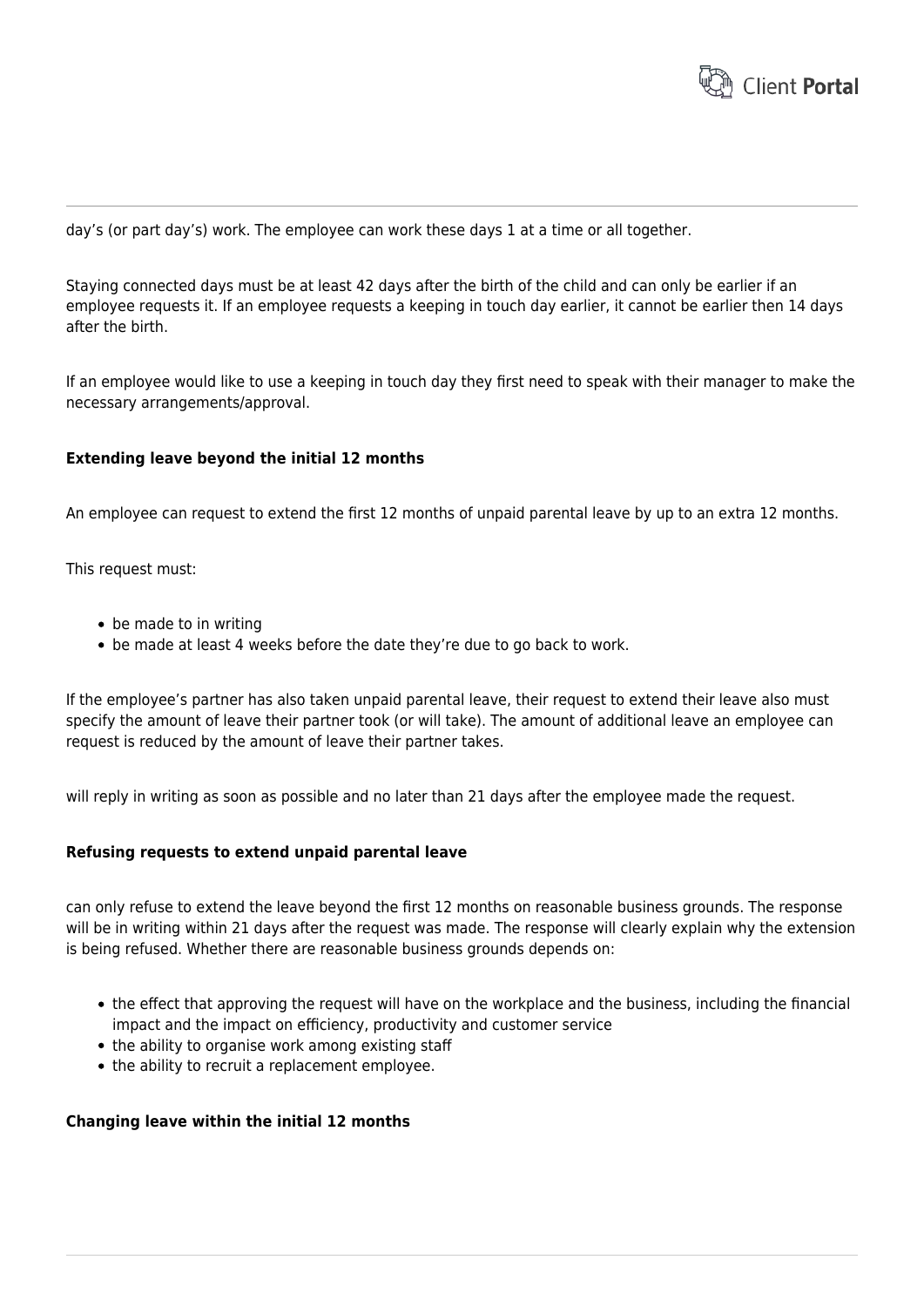

If an employee didn't originally plan to take 12 months unpaid parental leave, they can extend their leave once, without approval from their employer. To extend their leave, the employees needs to advise in writing at least 4 weeks before they're due to go back to work. This needs to include the new date that they'll be going back to work. The new end date can't be more than 12 months from the date they started their parental leave. Any further requests to extend unpaid parental leave must be agreed between and the employee.

# **Going back to work early**

There is not an automatic entitlement to return to work before the planned date. If an employee wants to reduce their leave and come back to work early, needs to agree. can only require an employee to come back to work early if they no longer have responsibility to care for a child. If this is the case, the employer needs to give the employee 4 weeks' written notice. An employee who has given birth can't be required to return to work earlier then 6 weeks after the date of birth. All of the changes mentioned above will be in writing.

Note: reducing parental leave may affect an employee's eligibility for Parental Leave Pay under the Australian Government Paid Parental Leave scheme. You can find information about the scheme on the human services website.

# **Returning to work**

When employees come back from parental leave, they are entitled to return to the job they were in before they went on leave. If the job doesn't exist anymore, will offer the employee a suitable available job. This will be a job the employee is qualified for and that is nearest in pay and status to their original job.

# **Flexible Working Arrangements**

Employees can request flexible working arrangements when they come back to work. This could include returning to work on a part-time basis or with different starting and finishing times. Employees need to make these requests in writing. Refer to the Work Life Balance Policy [POL06.](https://www.hrtemplates.com.au/policies_procedures/hr-pol06-flexible-arrangements-policy/)

# **Replacement Employee**

A replacement employee is the person who's hired to replace another employee while they're on unpaid parental leave.

Employers have to tell replacement employees:

- that their engagement is temporary
- the rights of the person who is on unpaid parental leave, including their right to return to work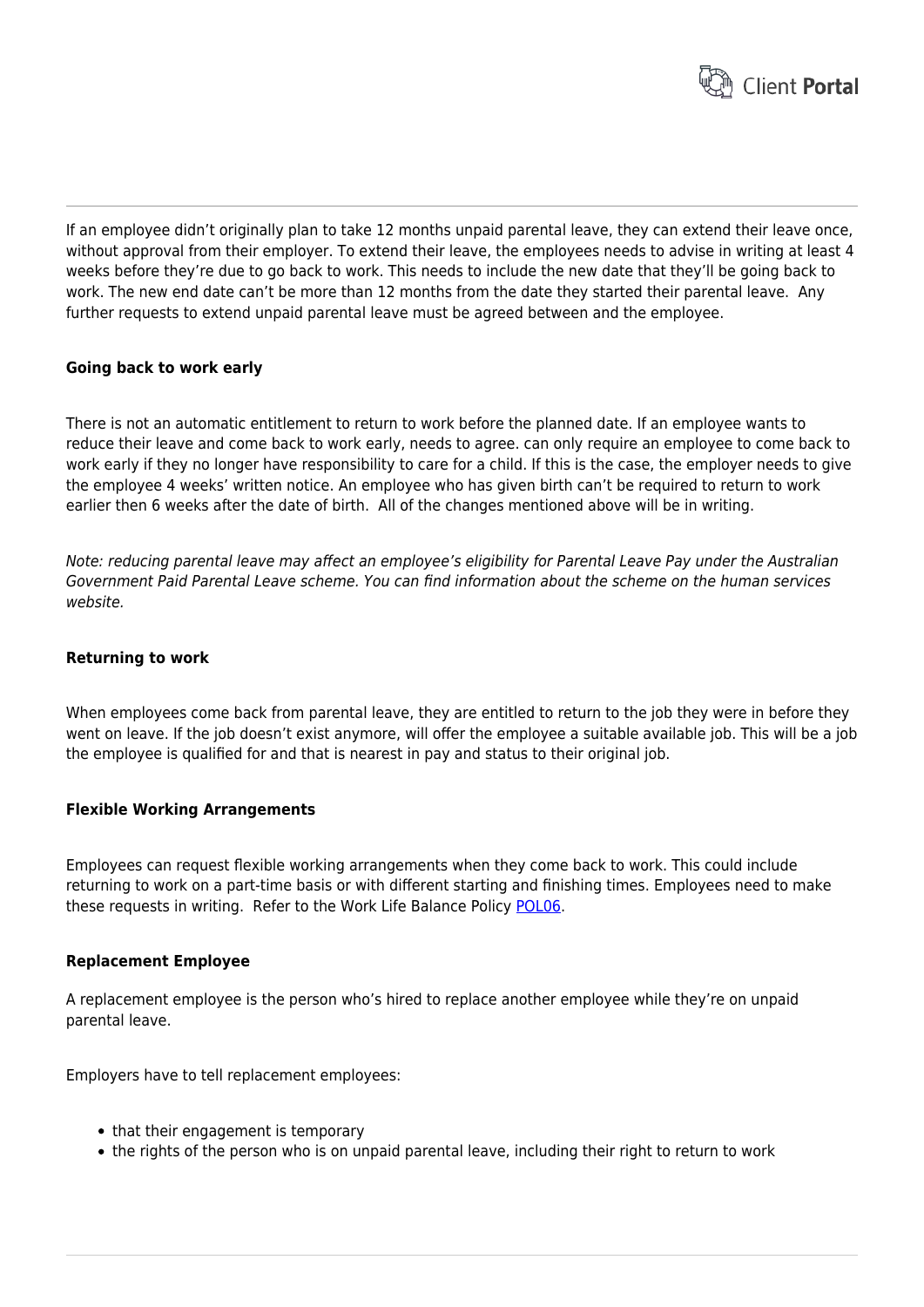

• the rights of the employer to cancel the parental leave in some circumstances (e.g. [Still birth or infant](http://www.fairwork.gov.au/leave/parental-leave/pages/still-birth-or-infant-death.aspx) [death\)](http://www.fairwork.gov.au/leave/parental-leave/pages/still-birth-or-infant-death.aspx).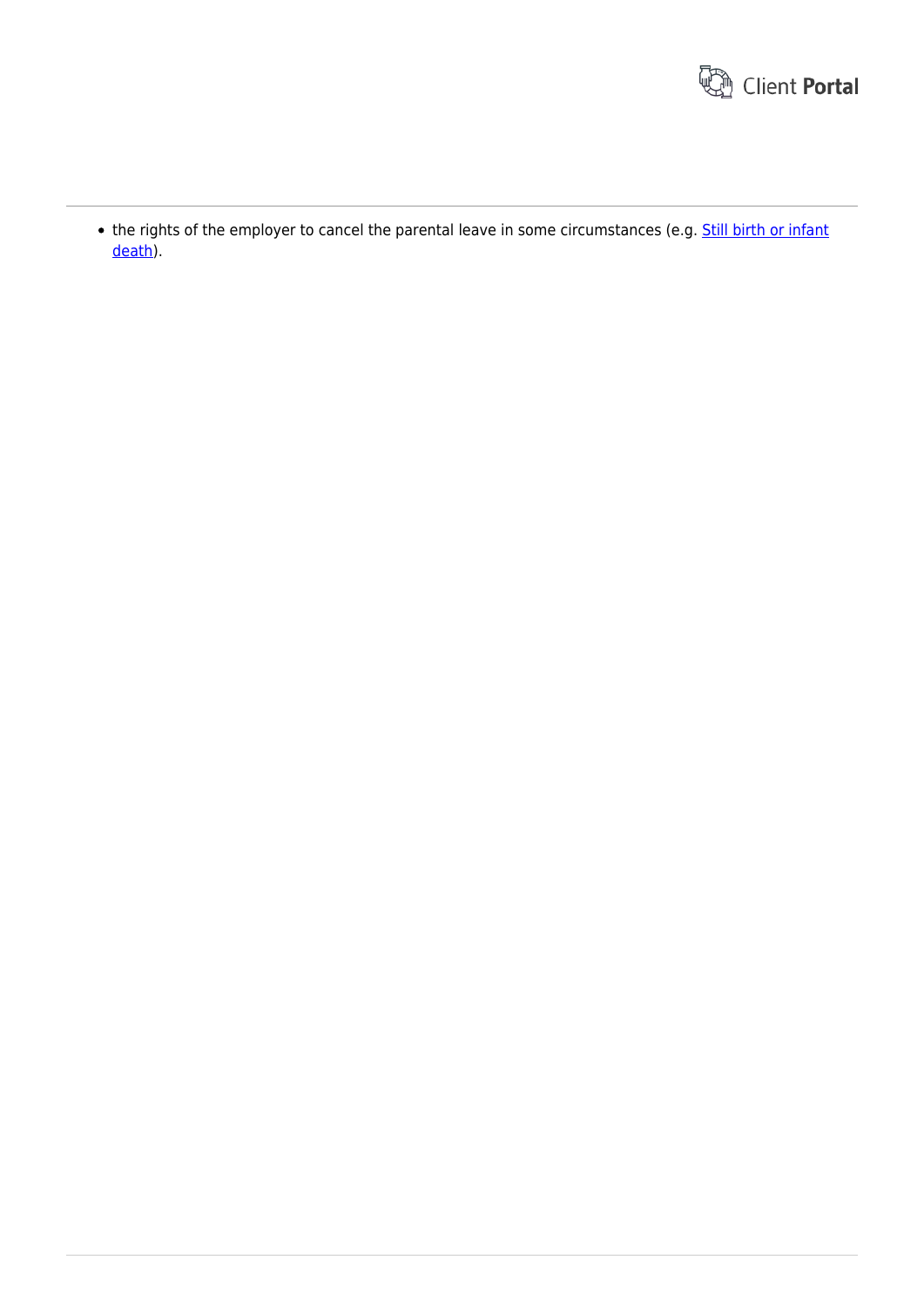

# **Special maternity leave**

An employee can take unpaid special maternity leave if they can't work because:

- they have a pregnancy related illness
- if their pregnancy ends for a reason other than the birth of a living child, in the case of a miscarriage or still birth

If an employee needs to use unpaid special maternity leave, they need to give notice as soon as they can (which may be after the leave has started). They also need to advise how long they expect to be on leave. If the special maternity leave is taken for a pregnancy related illness, it ends either when the pregnancy ends, or the illness ends (whichever is earlier). If an employee is taking special maternity leave because of a miscarriage or still birth, the leave can continue for as long as she is not fit for work. If this situation occurs may ask for evidence for the leave (e.g. a medical certificate).

Special maternity leave does not reduce the amount of unpaid parental leave that an employee can take.

# **Still birth or infant death**

An employee has special entitlements if her pregnancy ends either by stillbirth or if the child dies after being born. This applies to an employee who is taking, or will be taking, unpaid parental leave.

#### **Before unpaid leave has started**

If the employee has not started her unpaid parental leave, the employee or rimfire can cancel the unpaid parental leave with notice. Where this happens, the employee is not entitled to take unpaid parental leave. If the employee is not able to work, she could be entitled to use her personal leave or take special maternity leave. See [Personal, carer's and compassionate leave](http://www.fairwork.gov.au/leave/personal-carers-and-compassionate-leave/pages/default.aspx) and [Special maternity leave f](http://www.fairwork.gov.au/leave/parental-leave/pages/special-maternity-leave.aspx)or more information.

#### **After unpaid leave has started**

If the employee has started their unpaid parental leave, and they loses their child, they are still entitled to take unpaid parental leave. If they wants to go back to work, they can by giving four weeks' notice. After getting the notice, rimfire can give them written notice requiring them to start on a specific day within the four weeks.

can also give at least six weeks written notice requesting the employee to return to work on a specific day. The day they want the employee to come back to work must be at least six weeks after they give the notice.

Feel free to discuss any concerns or queries with your Manager at any time regarding this policy, as we are here to support you through this important time.